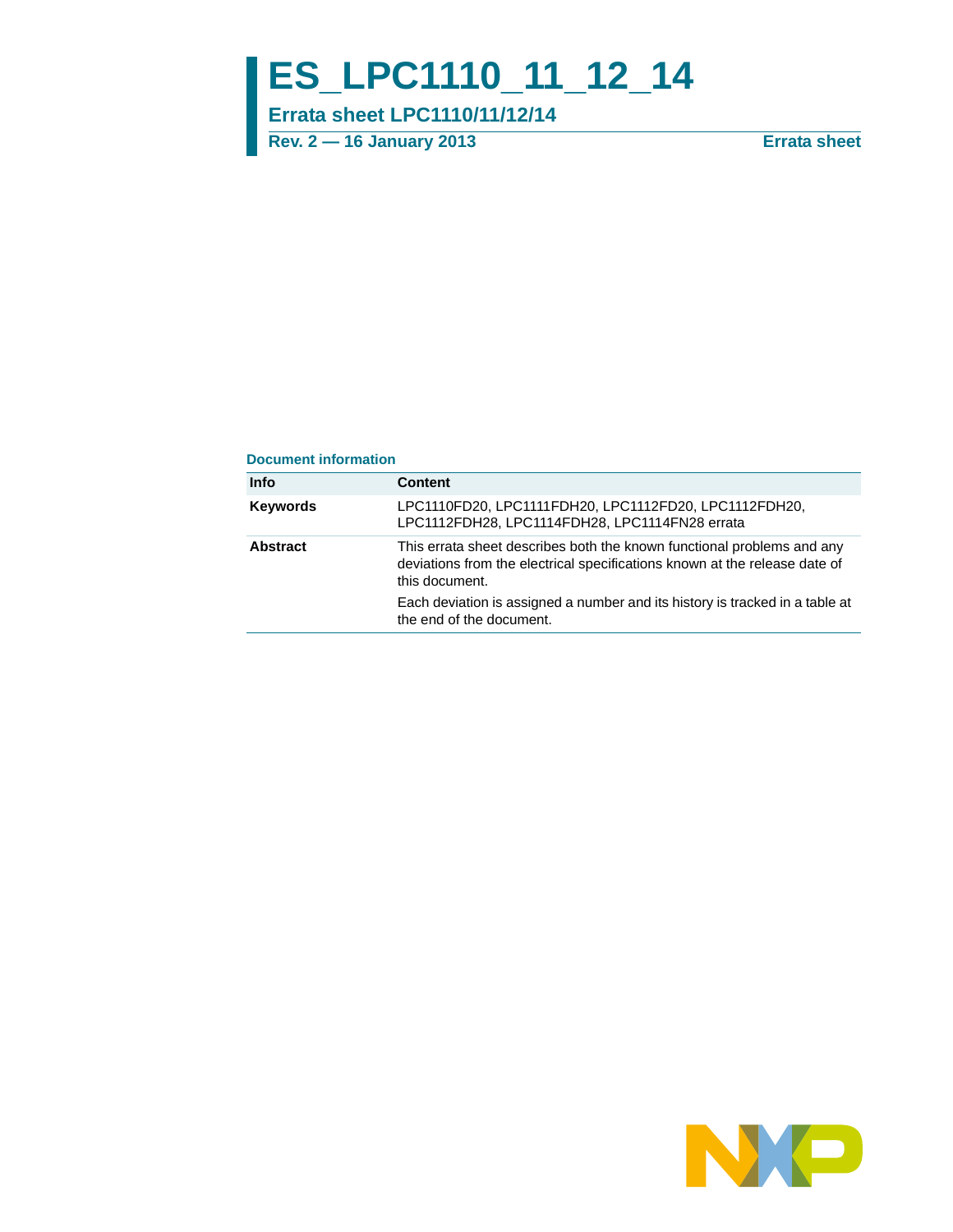## **NXP Semiconductors ES\_LPC1110\_11\_12\_14**

## **Errata sheet LPC1110/11/12/14**

#### **Revision history**

| <b>Rev</b>     | <b>Date</b> | <b>Description</b> |
|----------------|-------------|--------------------|
| $\overline{2}$ | 20130116    | Added I2C.1.       |
|                | 20120501    | Initial version    |

## **Contact information**

For more information, please visit: **http://www.nxp.com**

For sales office addresses, please send an email to: **salesaddresses@nxp.com**

**Errata sheet Rev. 2 — 16 January 2013 2 of 9**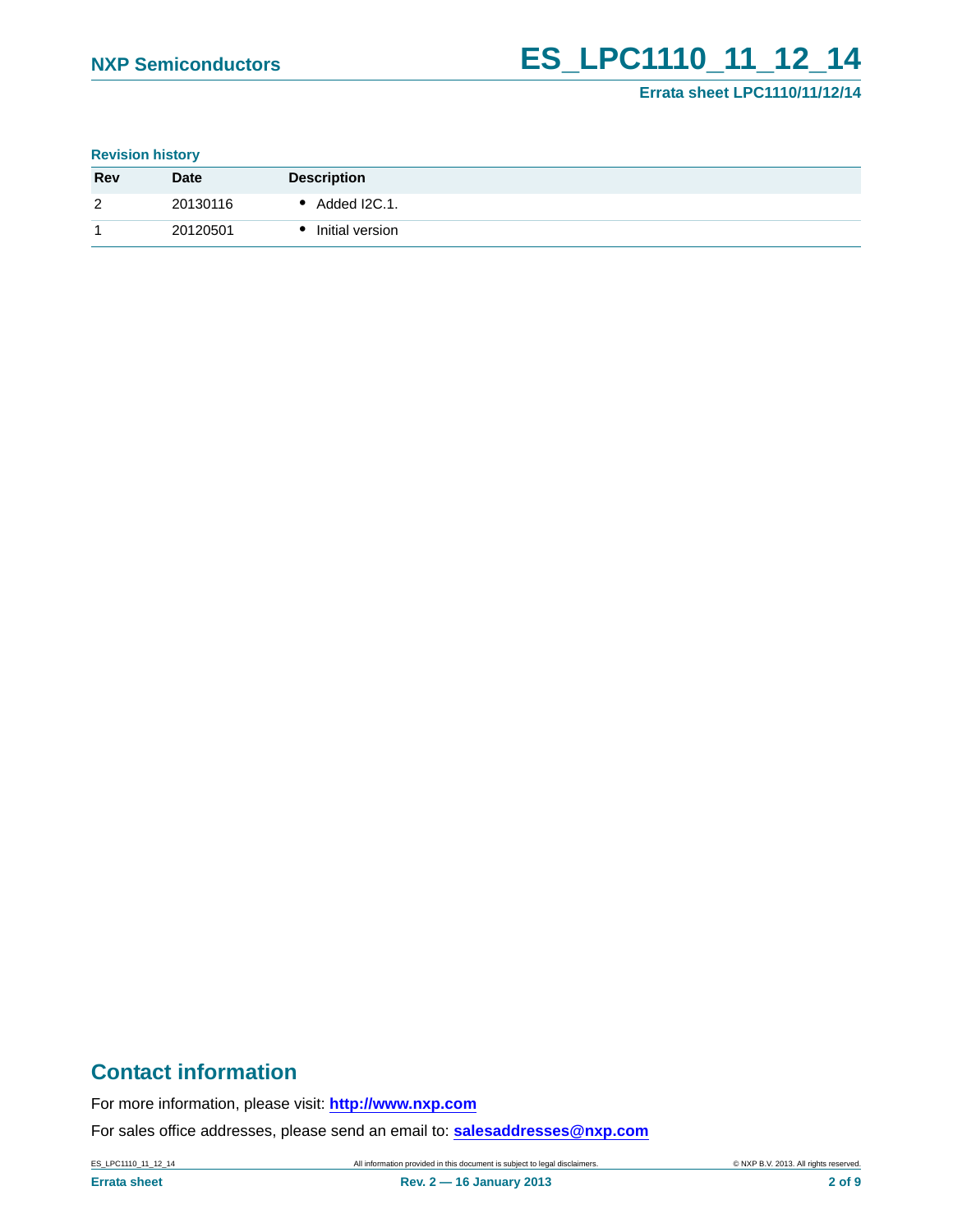## <span id="page-2-0"></span>**1. Product identification**

The LPC111x devices typically have the following top-side marking:

LPC111xx

/xxx

xxxxxxx

xxYYWWxR[x]

The last letter in the last line (field 'R') will identify the device revision. This Errata Sheet covers the following revisions of the LPC111x:

| Table 1. Device revision table |  |
|--------------------------------|--|

| <b>Revision identifier (R)</b> | <b>Revision description</b> |
|--------------------------------|-----------------------------|
| ʻΑ                             | Initial device revision     |

Field 'YY' states the year the device was manufactured. Field 'WW' states the week the device was manufactured during that year.

## <span id="page-2-1"></span>**2. Errata overview**

#### **Table 2. Functional problems table**

| <b>Functional</b><br>problems | <b>Short description</b>                                                                                                        | <b>Revision identifier</b> | <b>Detailed description</b> |
|-------------------------------|---------------------------------------------------------------------------------------------------------------------------------|----------------------------|-----------------------------|
| ADC.1                         | External sync inputs not operational                                                                                            | ʻA'                        | Section 3.1                 |
| ADC.2                         | A/D Global Data register should not be used with burst 'A'<br>mode or hardware triggering.                                      |                            | Section 3.2                 |
| I2C.1                         | In the slave-transmitter mode, the device set in the<br>monitor mode must write a dummy value of 0xFF into<br>the DAT register. | ʻA'                        | Section 3.3                 |
| VDD.1                         | The minimum voltage of the power supply ramp must<br>be 200 mV or below                                                         | ʻA'                        | Section 3.4                 |

**Table 3. AC/DC deviations table**

| <b>AC/DC</b><br>deviations | <b>Short description</b> | <b>Revision identifier</b> | <b>Detailed description</b> |
|----------------------------|--------------------------|----------------------------|-----------------------------|
| n/a                        | n/a                      | n/a                        | n/a                         |

| Table 4.           | <b>Errata notes</b>                                                                                                   |                            |                             |
|--------------------|-----------------------------------------------------------------------------------------------------------------------|----------------------------|-----------------------------|
| <b>Note</b>        | <b>Short description</b>                                                                                              | <b>Revision identifier</b> | <b>Detailed description</b> |
| Note <sub>.1</sub> | During power-up, an unexpected glitch (low pulse)<br>could occur on the port pins as the $V_{DD}$ supply ramps<br>up. | ʻA'                        | Section 5.1                 |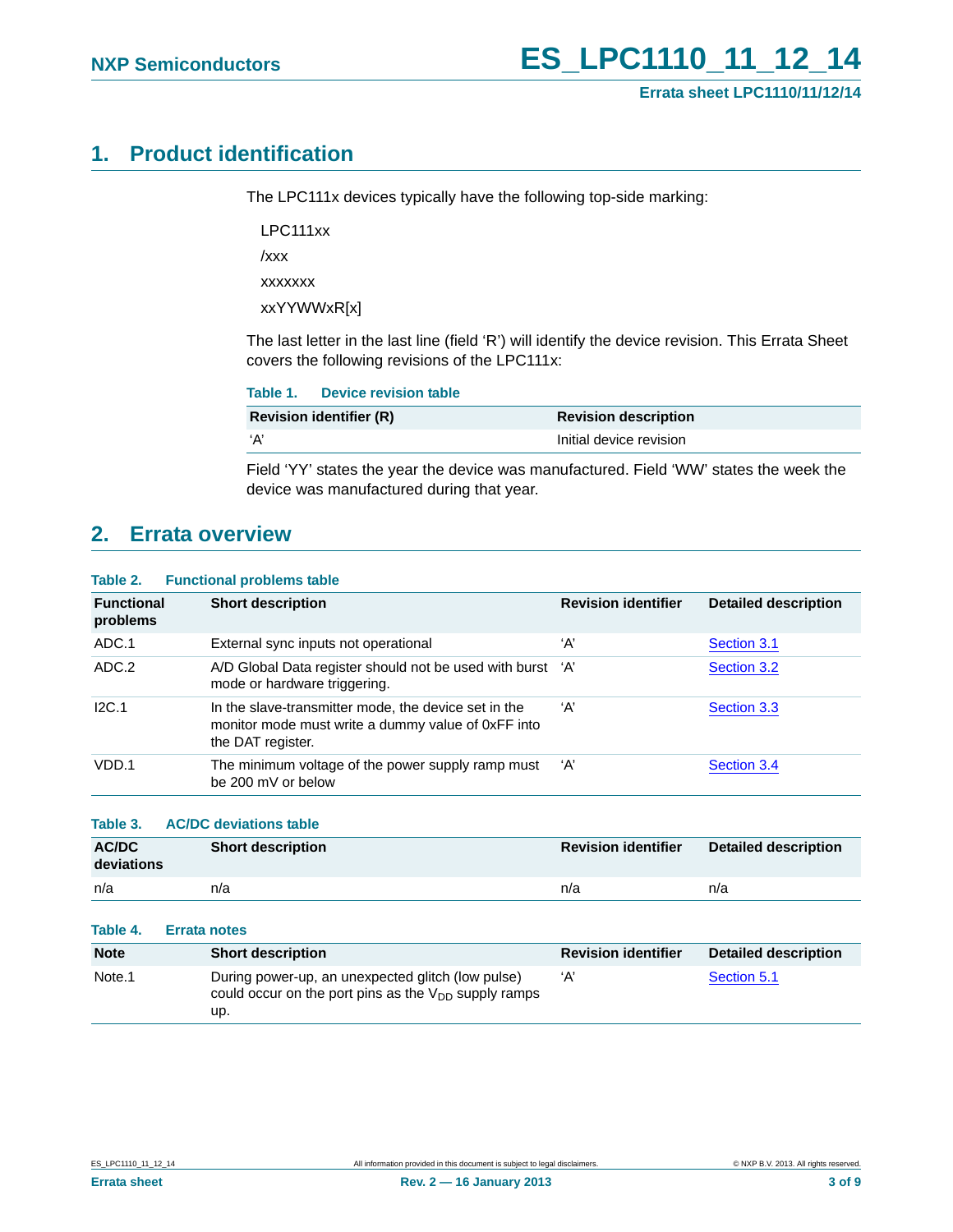## <span id="page-3-1"></span><span id="page-3-0"></span>**3. Functional problems detail**

## **3.1 ADC.1: External sync inputs not operational**

#### <span id="page-3-2"></span>**Introduction:**

In software-controlled mode (BURST bit is 0), the 10-bit ADC can start conversion by using the following options in the A/D Control Register:

|  | 26:24 START |     | When the BURST bit is 0, these bits control whether and when an A/D conversion is<br>started: | 0 |
|--|-------------|-----|-----------------------------------------------------------------------------------------------|---|
|  |             | 0x0 | No start (this value should be used when clearing PDN to 0).                                  |   |
|  |             | 0x1 | Start conversion now.                                                                         |   |
|  |             | 0x2 | Start conversion when the edge selected by bit 27 occurs on<br>PIO0 2/SSEL/CT16B0 CAP0.       |   |
|  |             | 0x3 | Start conversion when the edge selected by bit 27 occurs on<br>PIO1 5/DIR/CT32B0 CAP0.        |   |
|  |             | 0x4 | Start conversion when the edge selected by bit 27 occurs on CT32B0_MAT0.                      |   |
|  |             | 0x5 | Start conversion when the edge selected by bit 27 occurs on CT32B0_MAT1.                      |   |
|  |             | 0x6 | Start conversion when the edge selected by bit 27 occurs on CT16B0 MAT0.                      |   |
|  |             | 0x7 | Start conversion when the edge selected by bit 27 occurs on CT16B0 MAT1.                      |   |

#### <span id="page-3-3"></span>**Problem:**

The external start conversion feature, AD0CR:START = 0x2 or 0x3, may not work reliably and ADC external trigger edges on PIO0\_2 or PIO1\_5 may be missed. The occurrence of this problem is peripheral clock (pclk) dependent. The probability of error (missing a ADC trigger from GPIO) is estimated as follows:

- **•** For PCLK\_ADC = 50 MHz, probability error = 6 %
- For PCLK\_ADC = 12 MHz, probability error = 1.5 %

The probability of error is not affected by the frequency of ADC start conversion edges.

#### <span id="page-3-4"></span>**Work-around:**

In software-controlled mode (BURST bit is 0), the START conversion options (bits 26:24 set to 0x1 or 0x4 or 0x5 or 0x6 or 0x7) can be used. The user can also start a conversion by connecting an external trigger signal to a capture input pin (CAPx) from a Timer peripheral to generate an interrupt. The timer interrupt routine can then start the ADC conversion by setting the START bits (26:24) to 0x1. The trigger can also be generated from a timer match register.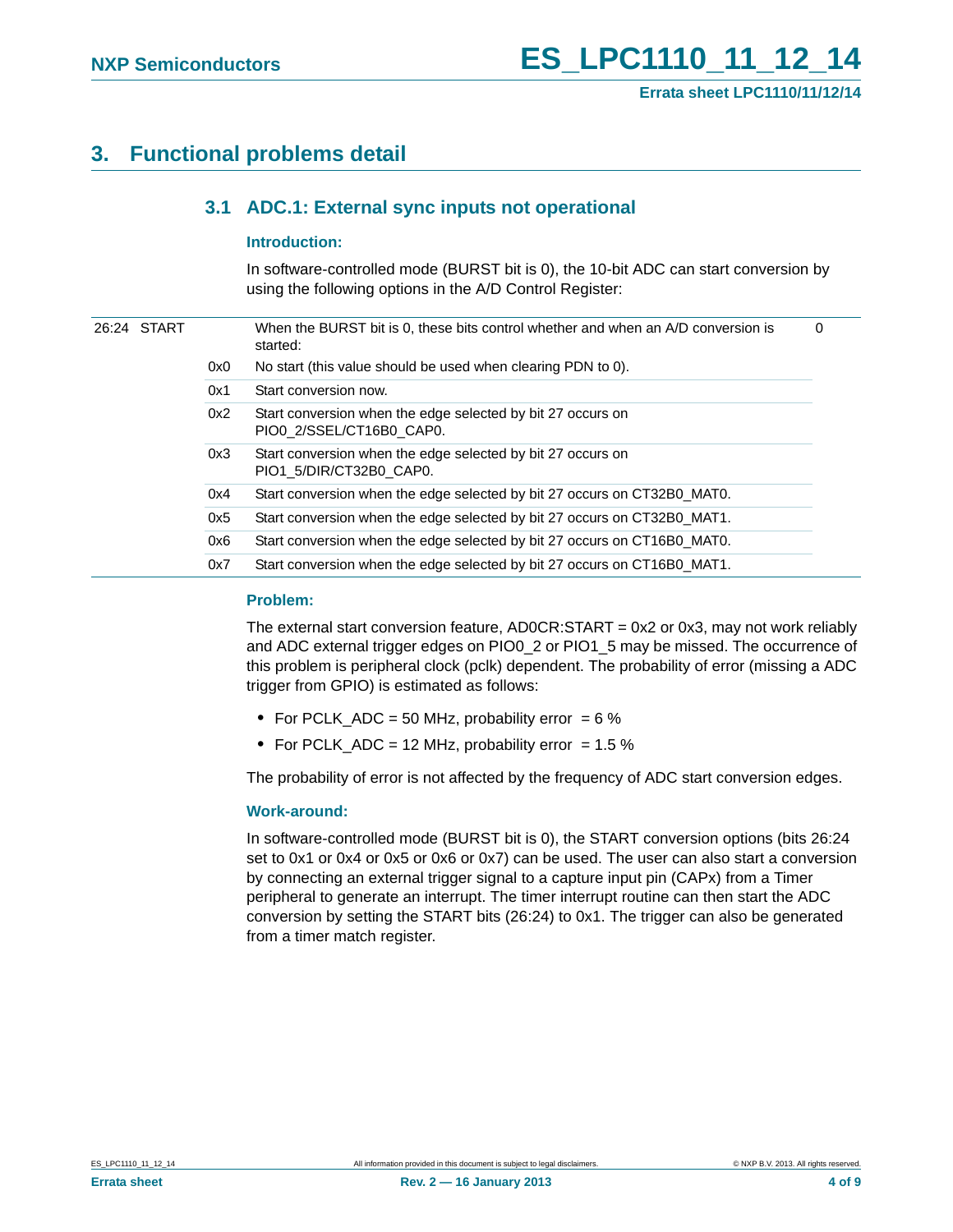**Errata sheet LPC1110/11/12/14**

## <span id="page-4-0"></span>**3.2 ADC.2: A/D Global Data register should not be used with burst mode or hardware triggering**

#### <span id="page-4-1"></span>**Introduction:**

On the LPC111x, the START field and the BURST bit in the A/D control register specify whether A/D conversions are initiated via software command, in response to some hardware trigger, or continuously in burst ("hardware-scan") mode. Results of the ADC conversions can be read in one of two ways. One is to use the A/D Global Data Register to read all data from the ADC. Another is to use the individual A/D Channel Data Registers.

#### <span id="page-4-2"></span>**Problem:**

If the burst mode is enabled (BURST bit set to '1') or if hardware triggering is specified, the A/D conversion results read from the A/D Global Data register could be incorrect. If conversions are only launched directly by software command (BURST bit = '0' and START = '001'), the results read from the A/D Global Data register will be correct provided the previous result is read prior to launching a new conversion.

#### <span id="page-4-3"></span>**Work-around:**

When using either burst mode or hardware triggering, the individual A/D Channel Data registers should be used instead of the A/D Global Data register to read the A/D conversion results.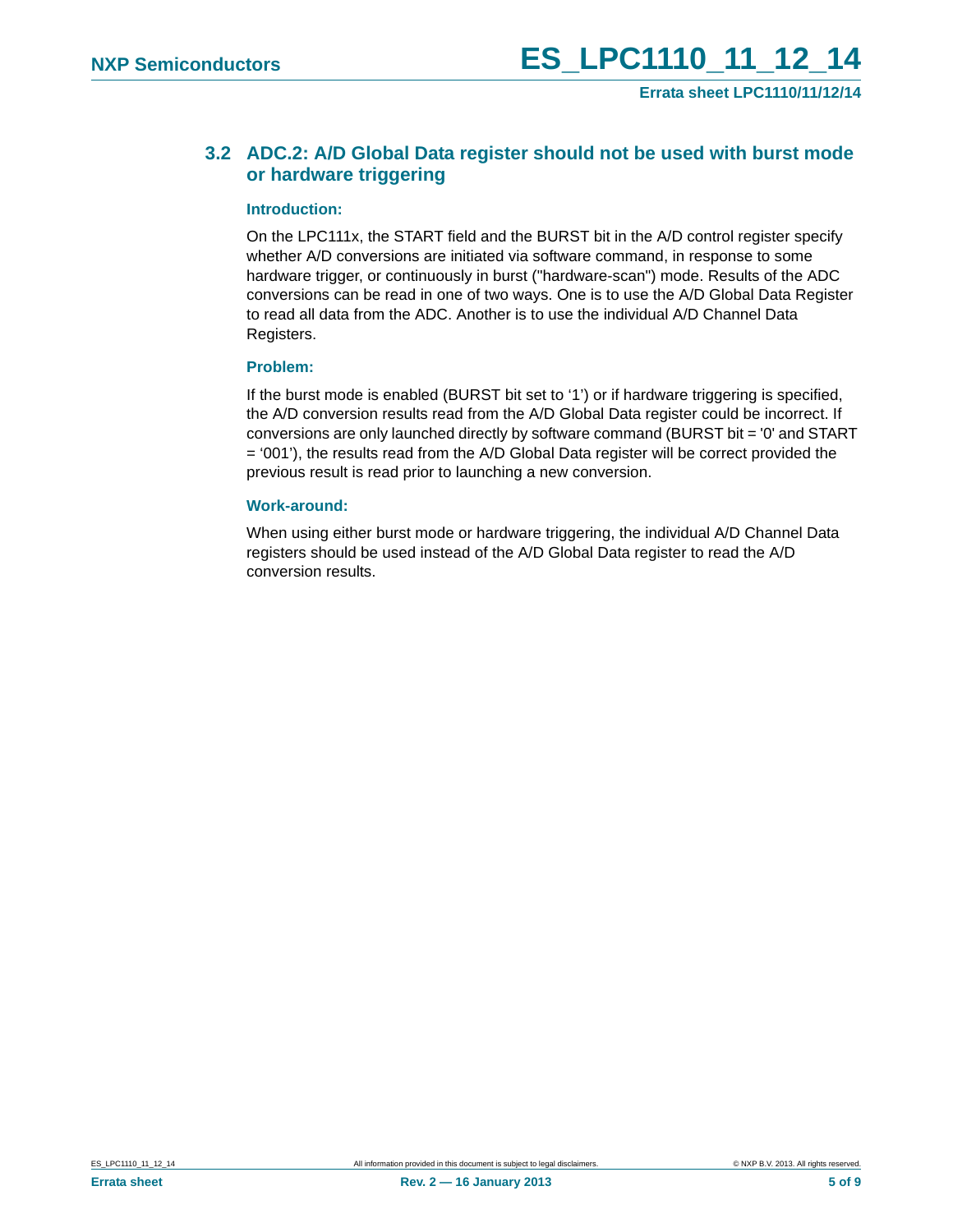## <span id="page-5-0"></span>**3.3 I2C.1: In the slave-transmitter mode, the device set in the monitor mode must write a dummy value of 0xFF into the DAT register**

#### <span id="page-5-1"></span>**Introduction:**

The I2C monitor allows the device to monitor the I2C traffic on the I2C bus in a non-intrusive way.

#### <span id="page-5-2"></span>**Problem:**

In the slave-transmitter mode, the device set in the monitor mode must write a dummy value of 0xFF into the DAT register. If this is not done, the received data from the slave device will be corrupted. To allow the monitor mode to have sufficient time to process the data on the I2C bus, the device may need to have the ability to stretch the I2C clock. Under this condition, the I2C monitor mode is not 100% non-intrusive.

#### <span id="page-5-3"></span>**Work-around:**

When setting the device in monitor mode, enable the ENA\_SCL bit in the MMCTRL register to allow clock stretching.

Software code example to enable the ENA\_SCL bit:

```
LPC I2C MMCTRL | = (1 \lt \lt 1); //Enable ENA SCL bit
```
In the I2C ISR routine, for the status code related to the slave-transmitter mode, write the value of 0xFF into the DAT register to prevent data corruption. In order to avoid stretching the SCL clock, the data byte can be saved in a buffer and processed in the Main loop. This ensures the SI flag is cleared as fast as possible.

Software code example for the slave-transmitter mode:

```
 case 0xA8: // Own SLA + R has been received, ACK returned 
case 0xB0:
case 0xB8: // data byte in DAT transmitted, ACK received
case 0xC0: // (last) data byte transmitted, NACK received
case 0xC8: // last data byte in DAT transmitted, ACK received
   DataByte = LPC_I2C->DATA_BUFFER;//Save data. Data can be process in Main loop
   LPC I2C\rightarrow DAT = 0xFF; // Pretend to shift out 0xFF
   LPC_12C->CONCLR = 0x08; // clear flag SI
break;
```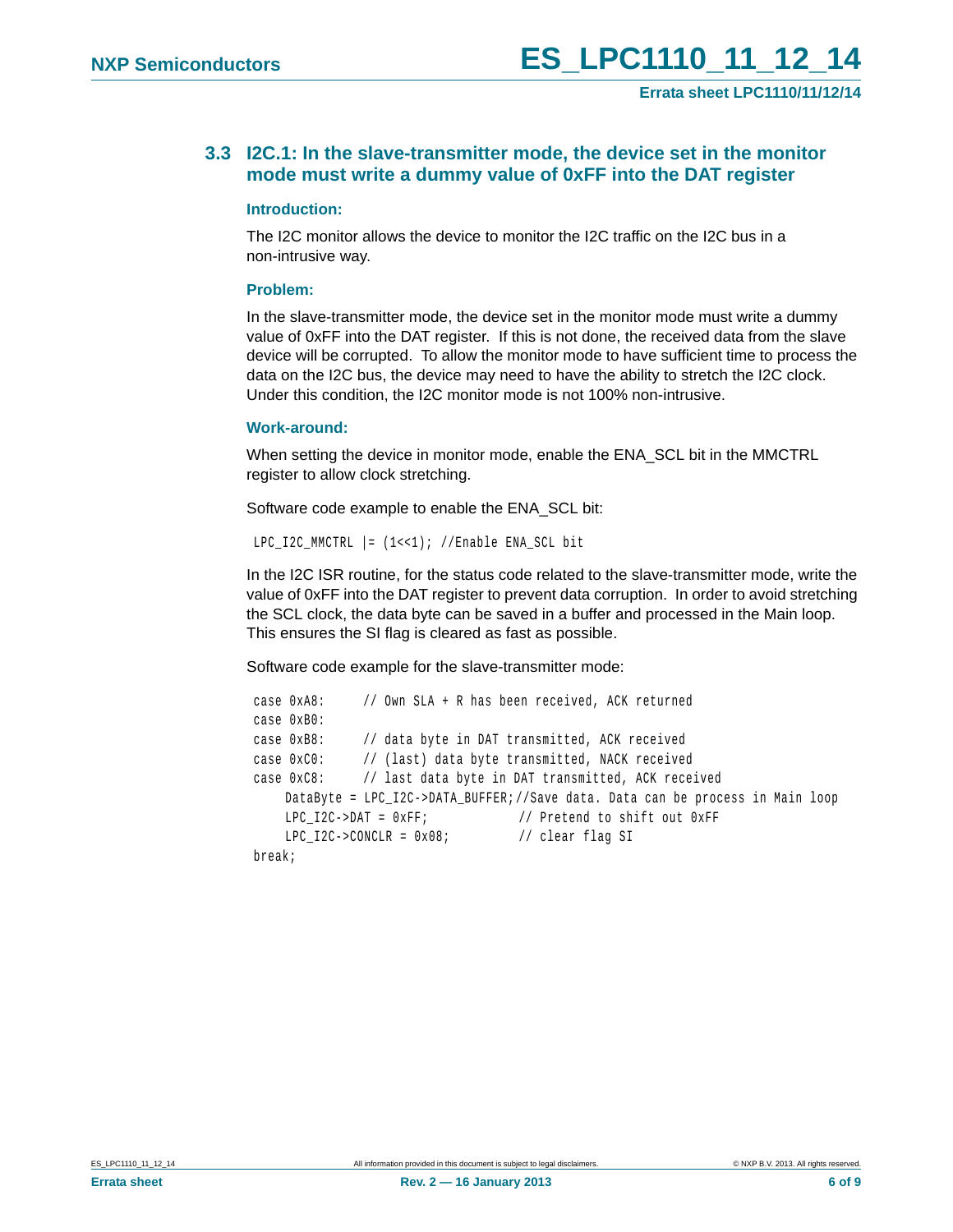**Errata sheet LPC1110/11/12/14**

## <span id="page-6-0"></span>**3.4 VDD.1: The minimum voltage of the power supply ramp must be 200 mV or below**

#### <span id="page-6-2"></span>**Introduction:**

The datasheet specifies that the power supply (on the  $V_{DD}$  pin) must ramp-up from a minimum voltage of 400 mV or below with a ramp-up time of 500 ms or faster. Also, the minimum time the power supply (on the  $V_{DD}$  pin) needs to be below 400 mV or below before ramping up is 12 us.

#### <span id="page-6-3"></span>**Problem:**

The device might not always start-up if the power supply (on the  $V_{DD}$  pin) does not reach 200 mV. The minimum voltage of the power supply ramp (on the  $V_{DD}$  pin) must be 200 mV or below with ramp-up time of 500 ms or faster.

#### <span id="page-6-4"></span>**Work-around:**

None.

## <span id="page-6-5"></span>**4. AC/DC deviations detail**

No known errata.

## <span id="page-6-6"></span><span id="page-6-1"></span>**5. Errata notes**

## **5.1 Note.1**

The General Purpose I/O (GPIO) pins have configurable pull-up/pull-down resistors where the pins are pulled up to the  $V_{DD}$  level by default. During power-up, an unexpected glitch (low pulse) could occur on the port pins as the  $V_{DD}$  supply ramps up.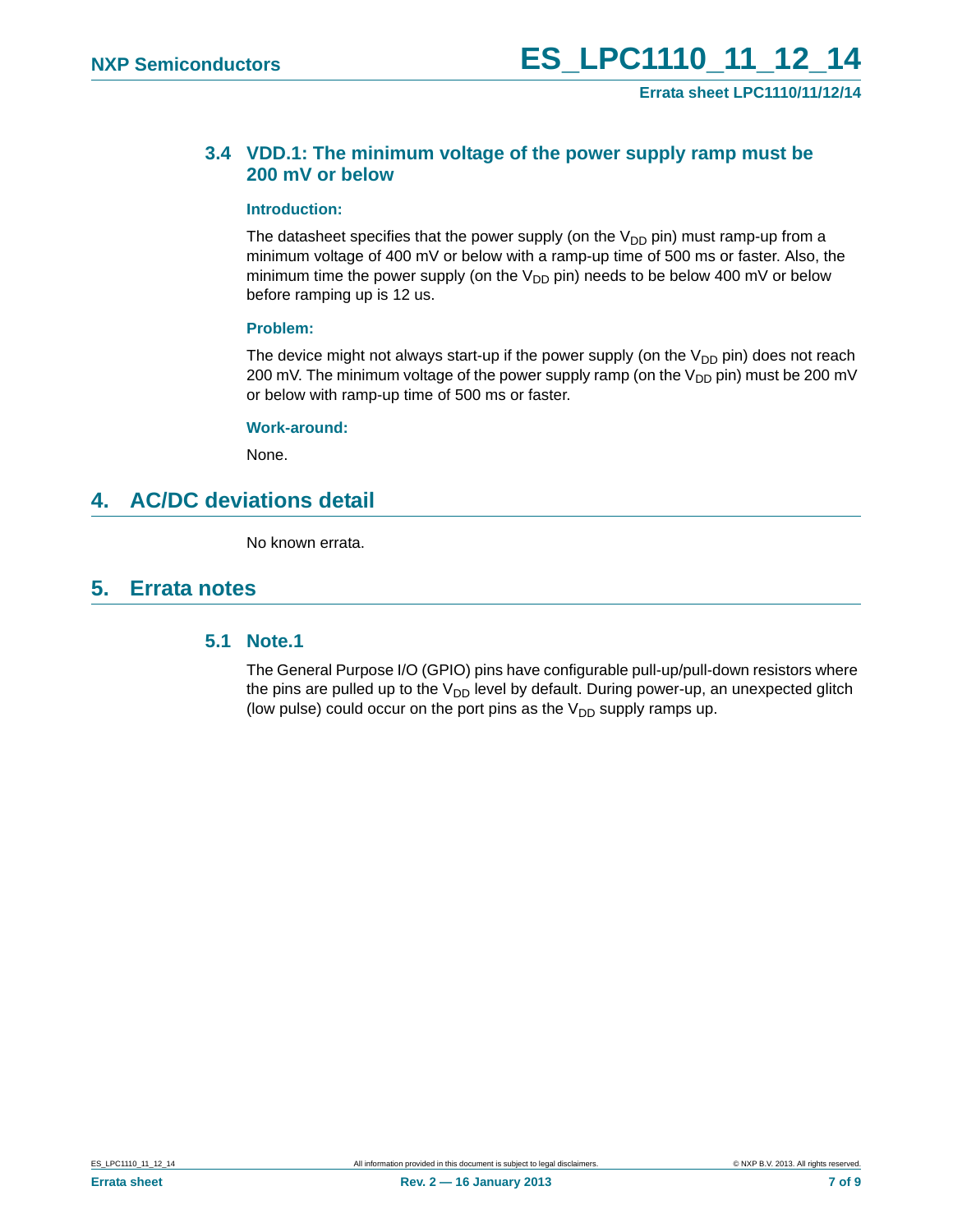## <span id="page-7-0"></span>**6. Legal information**

## <span id="page-7-1"></span>**6.1 Definitions**

**Draft —** The document is a draft version only. The content is still under internal review and subject to formal approval, which may result in modifications or additions. NXP Semiconductors does not give any representations or warranties as to the accuracy or completeness of information included herein and shall have no liability for the consequences of use of such information.

## <span id="page-7-2"></span>**6.2 Disclaimers**

**Limited warranty and liability —** Information in this document is believed to be accurate and reliable. However, NXP Semiconductors does not give any representations or warranties, expressed or implied, as to the accuracy or completeness of such information and shall have no liability for the consequences of use of such information. NXP Semiconductors takes no responsibility for the content in this document if provided by an information source outside of NXP Semiconductors.

In no event shall NXP Semiconductors be liable for any indirect, incidental, punitive, special or consequential damages (including - without limitation - lost profits, lost savings, business interruption, costs related to the removal or replacement of any products or rework charges) whether or not such damages are based on tort (including negligence), warranty, breach of contract or any other legal theory.

Notwithstanding any damages that customer might incur for any reason whatsoever, NXP Semiconductors' aggregate and cumulative liability towards customer for the products described herein shall be limited in accordance with the *Terms and conditions of commercial sale* of NXP Semiconductors.

**Right to make changes —** NXP Semiconductors reserves the right to make changes to information published in this document, including without limitation specifications and product descriptions, at any time and without notice. This document supersedes and replaces all information supplied prior to the publication hereof.

**Suitability for use —** NXP Semiconductors products are not designed, authorized or warranted to be suitable for use in life support, life-critical or safety-critical systems or equipment, nor in applications where failure or

malfunction of an NXP Semiconductors product can reasonably be expected to result in personal injury, death or severe property or environmental damage. NXP Semiconductors and its suppliers accept no liability for inclusion and/or use of NXP Semiconductors products in such equipment or applications and therefore such inclusion and/or use is at the customer's own risk.

**Applications —** Applications that are described herein for any of these products are for illustrative purposes only. NXP Semiconductors makes no representation or warranty that such applications will be suitable for the specified use without further testing or modification.

Customers are responsible for the design and operation of their applications and products using NXP Semiconductors products, and NXP Semiconductors accepts no liability for any assistance with applications or customer product design. It is customer's sole responsibility to determine whether the NXP Semiconductors product is suitable and fit for the customer's applications and products planned, as well as for the planned application and use of customer's third party customer(s). Customers should provide appropriate design and operating safeguards to minimize the risks associated with their applications and products.

NXP Semiconductors does not accept any liability related to any default, damage, costs or problem which is based on any weakness or default in the customer's applications or products, or the application or use by customer's third party customer(s). Customer is responsible for doing all necessary testing for the customer's applications and products using NXP Semiconductors products in order to avoid a default of the applications and the products or of the application or use by customer's third party customer(s). NXP does not accept any liability in this respect.

**Export control —** This document as well as the item(s) described herein may be subject to export control regulations. Export might require a prior authorization from competent authorities.

## <span id="page-7-3"></span>**6.3 Trademarks**

Notice: All referenced brands, product names, service names and trademarks are the property of their respective owners.